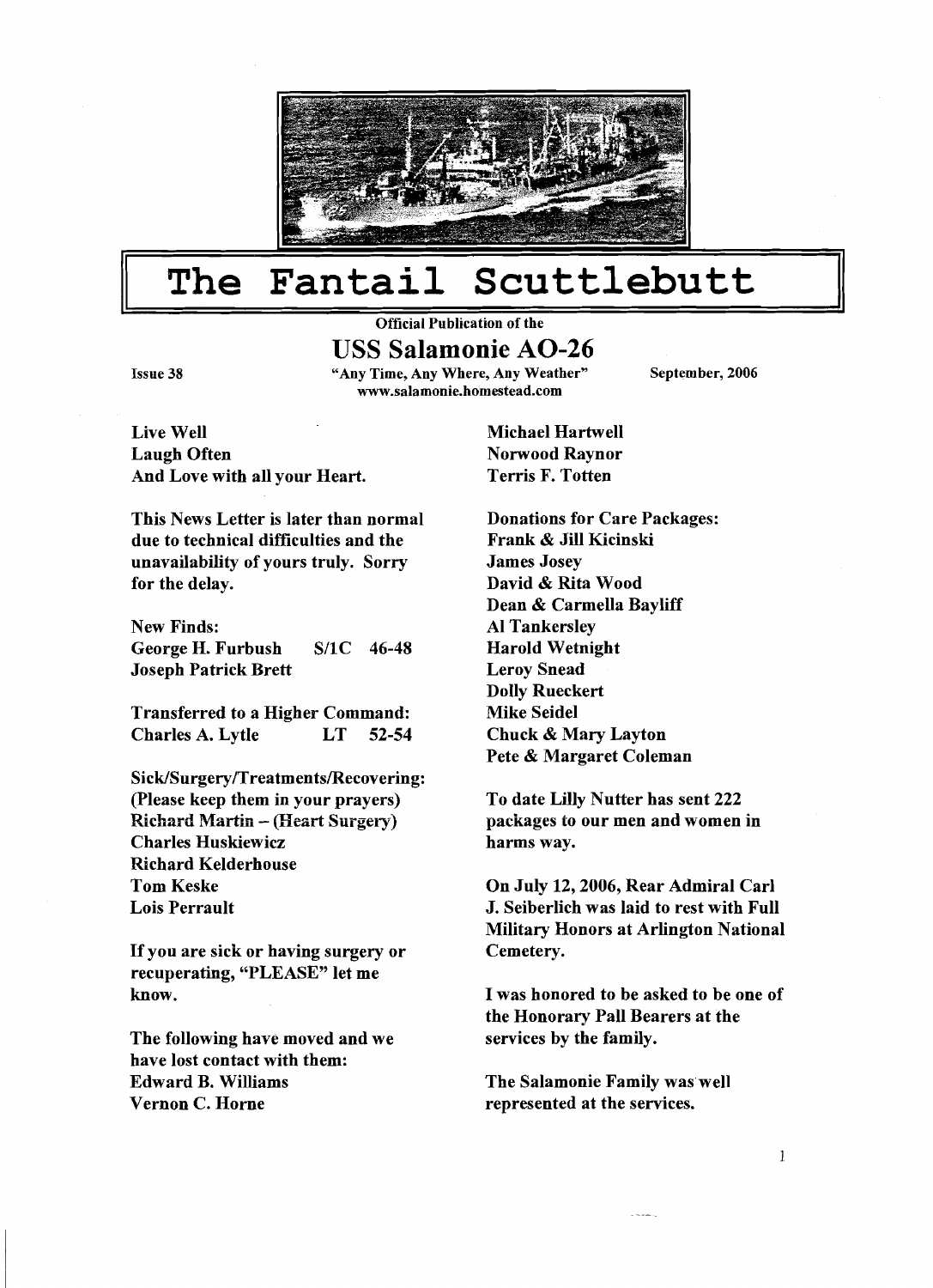Attending: John & Dorothy Lichoff, Don & Dee Bond, Dean & Carmella Bayliff, Joe & Marge Cuneo, Mr. & Mrs. John Moliere, Richard Wirin, Anna Wilmes.

July 4,2006 Warren:

The Salamonie Days Festival for 2006 was a huge success, with our largest turn out yet. There were 64 people from 17 different states attending. We had to have a second vehicle to accommodate everyone for the parade float.

The cookout was a huge success and thanks to the grillwork of our master in residence chef, (Chief George Perrualt) no one went away hungry. Thanks to all the workers that made this event work.

The evening banquet of Prime Rib was second to none.

The USS Salamonie AO-26 Bell and Stand were dedicated and presented to the Knight-Bergman Civic Center and was accepted by Ms; Marilyn Morrison on behalf of the Civic Center.

It is proudly on display in the main corridor by the front entrance of the Civic Center for all to see and ring and have their picture taken with it.

Many new artifacts were enshrined in the museum.

The ships model by Henry Jaworski was well appreciated by all and is **in** a place of Honor for all to view.

On Wednesday, June 28,2006 vandals broke into the Civic Center and spray painted graffiti all over the center. Considerable damage was done due to the defacing of everything.

Amazingly the turn out from a few dedicated workers and city employees were able to repaint the entire complex in a couple of days.

Luckily they did not break into the USS Salamonie Museum or the Salamonie Valley Museum.

A special fund was started to install security cameras throughout the complex with many merchants and vendors contributing to the fund.

The USS Salamonie donated a check in the sum of \$100.00 to the cause.

"REUNION 2007" Please pay close attention to page FOUR (4) of this newsletter. It contains all the information for registration for the 2007 reunion in Branson, Mo.

Copy or use this page when making your reservations.

If you are moving or change your phone number, e-mail address and/or if you are ill or know of anyone who is, please let me know.

Take care. John & Dorothy Lichoff 14 Morley Drive Norwalk, Ohio 44857-1909 (419) 668-8666 jlichoff@neo.rr.com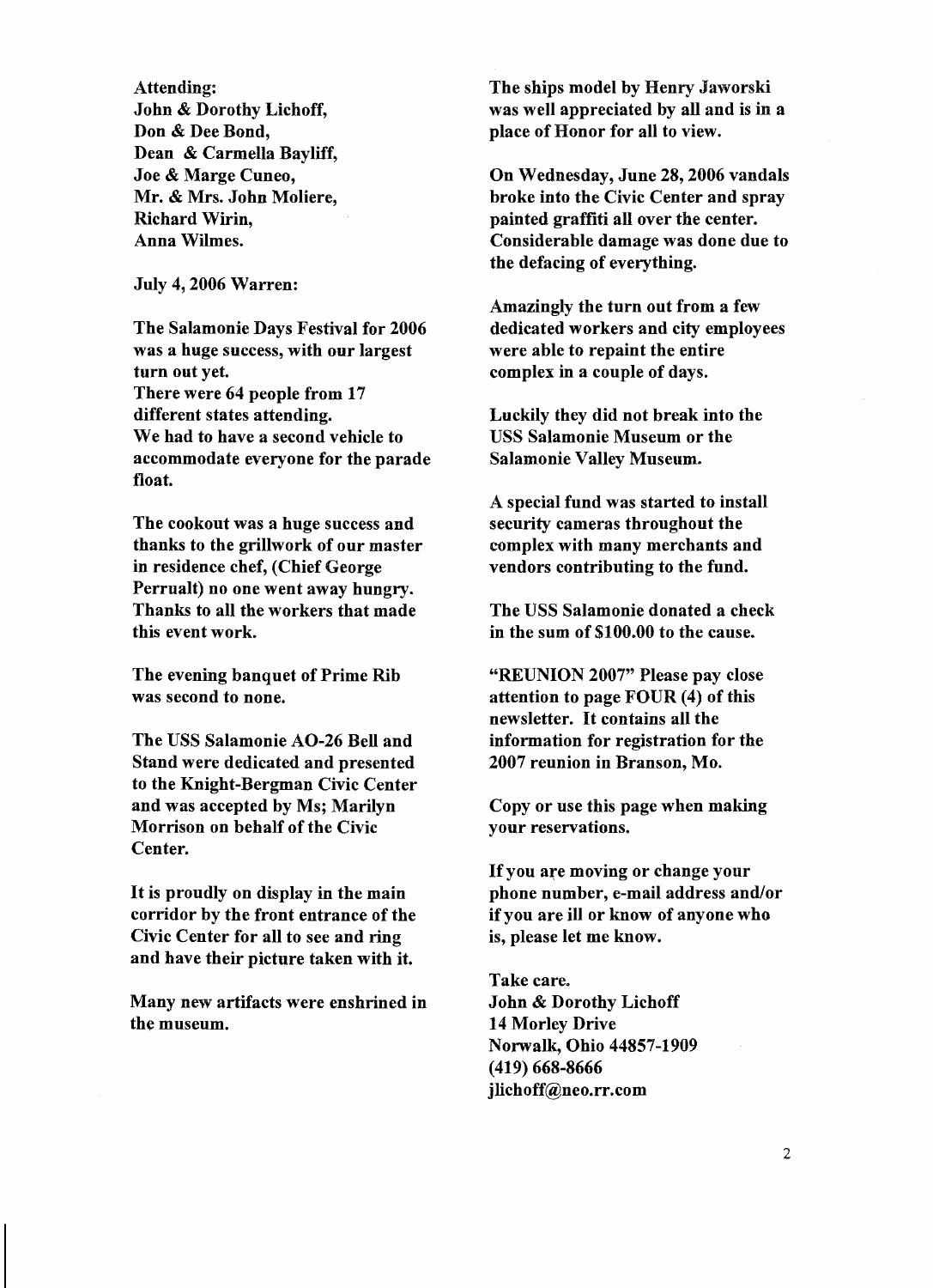## **Complete Reunion Package Includes:**

**3 Nights at Branson Towers Hotel 5 ShowslAttractions 1 Day of Area Transportation 1 Meal Banquet Buffet** 

**Ice Cream Social <br>Hospitality Room is Available from 10am - 11pm on reunion days** 

#### **Friday April 27, 2007**

Arrive at Branson Towers Hotel 3:00 pm Hospitality Room opens 5:00 pm Everyone Meets in Hospitality Room 5:00 pm Snacks in Hospitality Room 8:00 pm Ice Cream Social In Hospitality Room

### **Saturday April 28, 2007**

7:00 am Breakfast Buffet @ Hotel **3** Today's transportation is on our own carpooling is encouraged **9:30 am Yakov Smirnoff Show**  12:OO pm Lunch on Own (Downtown Branson) **1 :00 pm Veterans Memorial Museum 6:00 pm Banquet at the All American Cafe**  (Across street from Hotel)

#### **Sundav April 29,2007**

7:00 am Breakfast Buffet @ Hotel **9:00 am Motorcoach picks us up at Hotel 10:OO am The Dalena Show**  12:00 pm Walk  $\frac{1}{2}$  block for lunch on own ... Gilley's Tex-Mex, Plantation Buffet or Dutton Deli 1 :30 pm Back on the Bus 1 :45 pm Hospitality room or Rest and Refresh 245 pm Back on the Bus at Hotel 3: 15 pm Check-in @ Showboat Dock **4:00 pm Showboat Branson Belie wl Dinner**  6:30 - 7:15pm-Craft Mall to browse **8:00 pm Country Tonite Show** 

## **f Monday April 30,2007**

8:00 am Breakfast Buffet @ Hotel 11:00 am Check out - Depart Bransen #2070016 

# $AO-26$ **US§ SALAMONIE**

#### **Branson MO. Reunion <sup>04127107</sup>**- **<sup>04130107</sup>**

Held at Branson Towers Hotel 236 Shepherd of the Hills Expressway Branson, Mo 65616 \*Includes Indoor Pool and Jacuzzi







**Dalena Ditto** 





**E** 

Yakov





**Complete Package Price PER PERSON: TWO in Room: \$305 One in Room: \$410** 

**100% refunds for cancellations with 48 hours notice providing that the Branson Attractions and | | Additional Cost Hotel refund DeeTours.** 

**Airport transportation** available at an

**Extra Nights Lodging Price PER PERSON: Single: \$62.10 Double: \$31.05** 

To Register please fill out Registration form (Form will be in the Sept. Newsletter) and return it to our friends at DeeTours to Branson, Inc. P.O. Box 6874 Branson, MO 65615 1-800-800-1882<br>E-mail: Julie@deetourstobranson.com